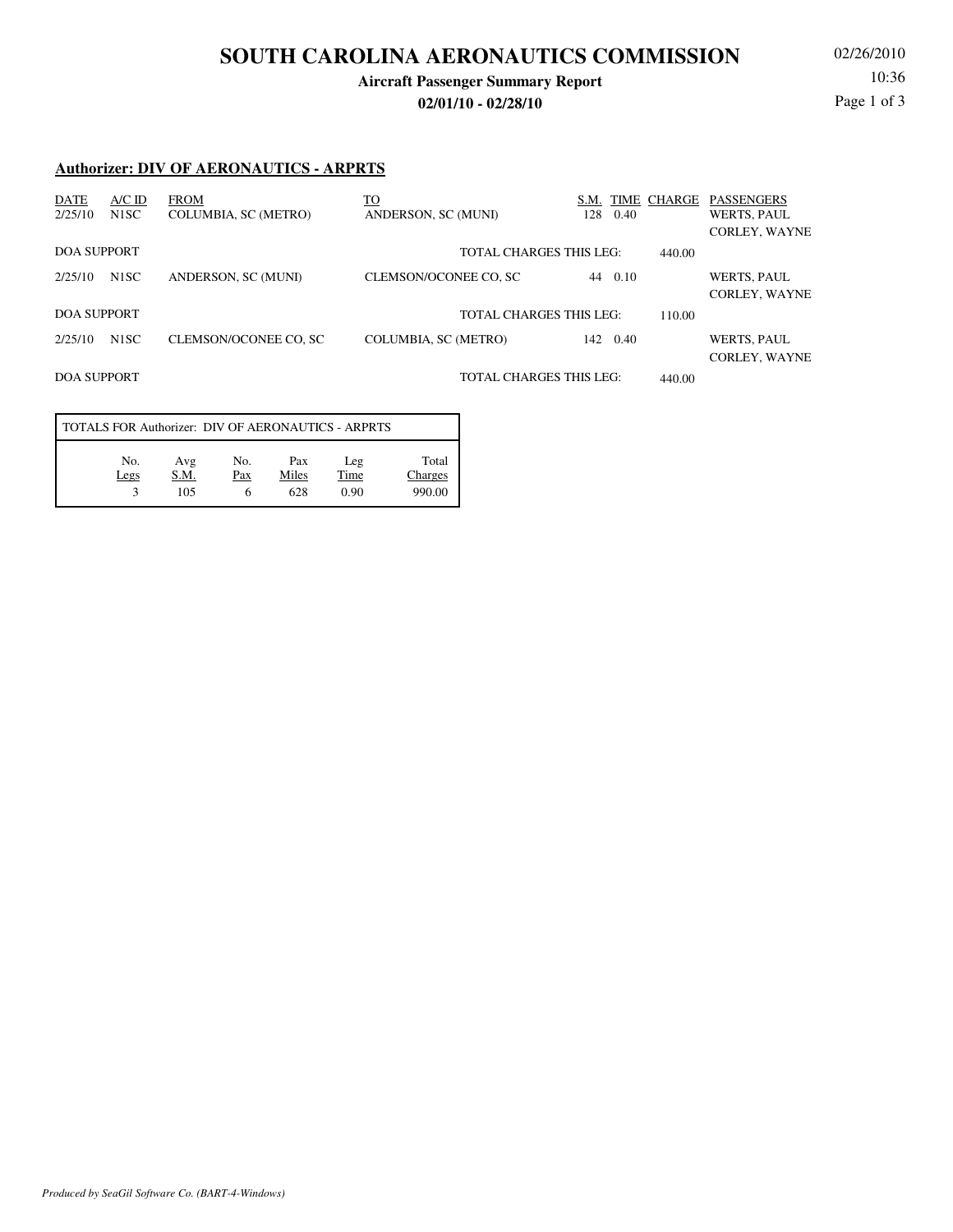## **SOUTH CAROLINA AERONAUTICS COMMISSION**

## **Aircraft Passenger Summary Report**

**02/01/10 - 02/28/10**

02/26/2010 10:36 Page 2 of 3

### **Authorizer: GOVERNOR'S OFFICE**

| <b>DATE</b><br>2/2/10 | $A/C$ ID<br>N1SC  | <b>FROM</b><br>COLUMBIA, SC (METRO) | TO<br>NORTH MYRTLE BEACH, SC    | 167                                 | 0.50 |          | S.M. TIME CHARGE PASSENGERS<br>SANFORD, GOV. MARK C.                                                                                     |
|-----------------------|-------------------|-------------------------------------|---------------------------------|-------------------------------------|------|----------|------------------------------------------------------------------------------------------------------------------------------------------|
| <b>EXECUTIVE</b>      | 550.00            |                                     |                                 |                                     |      |          |                                                                                                                                          |
| 2/2/10                | N1SC              | NORTH MYRTLE BEACH, SC              | COLUMBIA, SC (METRO)            | 167 0.70                            |      |          | SANFORD, GOV. MARK C.                                                                                                                    |
| <b>EXECUTIVE</b>      |                   |                                     | <b>TOTAL CHARGES THIS LEG:</b>  |                                     |      | 770.00   |                                                                                                                                          |
| 2/4/10                | N <sub>1</sub> SC | COLUMBIA, SC (METRO)                | WASHINGTON, DC (NAT'L)          | 455 1.40                            |      |          | SANFORD, GOV. MARK C.<br>JOHNSON, LESLIE DEAN                                                                                            |
| <b>EXECUTIVE</b>      |                   |                                     | <b>TOTAL CHARGES THIS LEG:</b>  |                                     |      | 1,540.00 |                                                                                                                                          |
| 2/4/10                | N <sub>1</sub> SC | WASHINGTON, DC (NAT'L)              | <b>GREENVILLE, SC (D'NTOWN)</b> | 449 1.50                            |      |          | SANFORD, GOV. MARK C.<br>JOHNSON, LESLIE DEAN                                                                                            |
| <b>EXECUTIVE</b>      |                   |                                     | TOTAL CHARGES THIS LEG:         |                                     |      | 1,650.00 |                                                                                                                                          |
| 2/4/10                | N1SC              | GREENVILLE, SC (D'NTOWN)            | COLUMBIA, SC (METRO)            | 123 0.50                            |      |          | SANFORD, GOV. MARK C.<br>JOHNSON, LESLIE DEAN                                                                                            |
| <b>EXECUTIVE</b>      |                   |                                     |                                 | <b>TOTAL CHARGES THIS LEG:</b>      |      |          |                                                                                                                                          |
| 2/20/10               | N <sub>1</sub> SC | COLUMBIA, SC (METRO)                | WASHINGTON, DC (NAT'L)          | 455 1.40                            |      |          | SANFORD, GOV. MARK C.<br>CRAWFORD, MARISA<br>FAULK, KATIE<br>LITTLE, JEFF<br>KING, LORRIE<br>JOHNSON, LESLIE DEAN                        |
| <b>EXECUTIVE</b>      |                   |                                     |                                 | TOTAL CHARGES THIS LEG:<br>1,540.00 |      |          |                                                                                                                                          |
| 2/22/10               | N <sub>1</sub> SC | WASHINGTON, DC (NAT'L)              | COLUMBIA, SC (METRO)            | 455 1.50                            |      |          | SANFORD, GOV. MARK C.<br>CRAWFORD, MARISA<br>FAULK, KATIE<br>LITTLE, JEFF<br>KING, LORRIE<br>JOHNSON, LESLIE DEAN<br><b>SCHILZ, JEFF</b> |
| <b>EXECUTIVE</b>      |                   |                                     | <b>TOTAL CHARGES THIS LEG:</b>  |                                     |      | 1,650.00 |                                                                                                                                          |

| TOTALS FOR Authorizer: GOVERNOR'S OFFICE |                    |                  |                       |                     |                             |  |  |  |  |
|------------------------------------------|--------------------|------------------|-----------------------|---------------------|-----------------------------|--|--|--|--|
| No.<br>Legs                              | Avg<br>S.M.<br>395 | No.<br>Pax<br>21 | Pax<br>Miles<br>8.303 | Leg<br>Time<br>7.50 | Total<br>Charges<br>8250.00 |  |  |  |  |